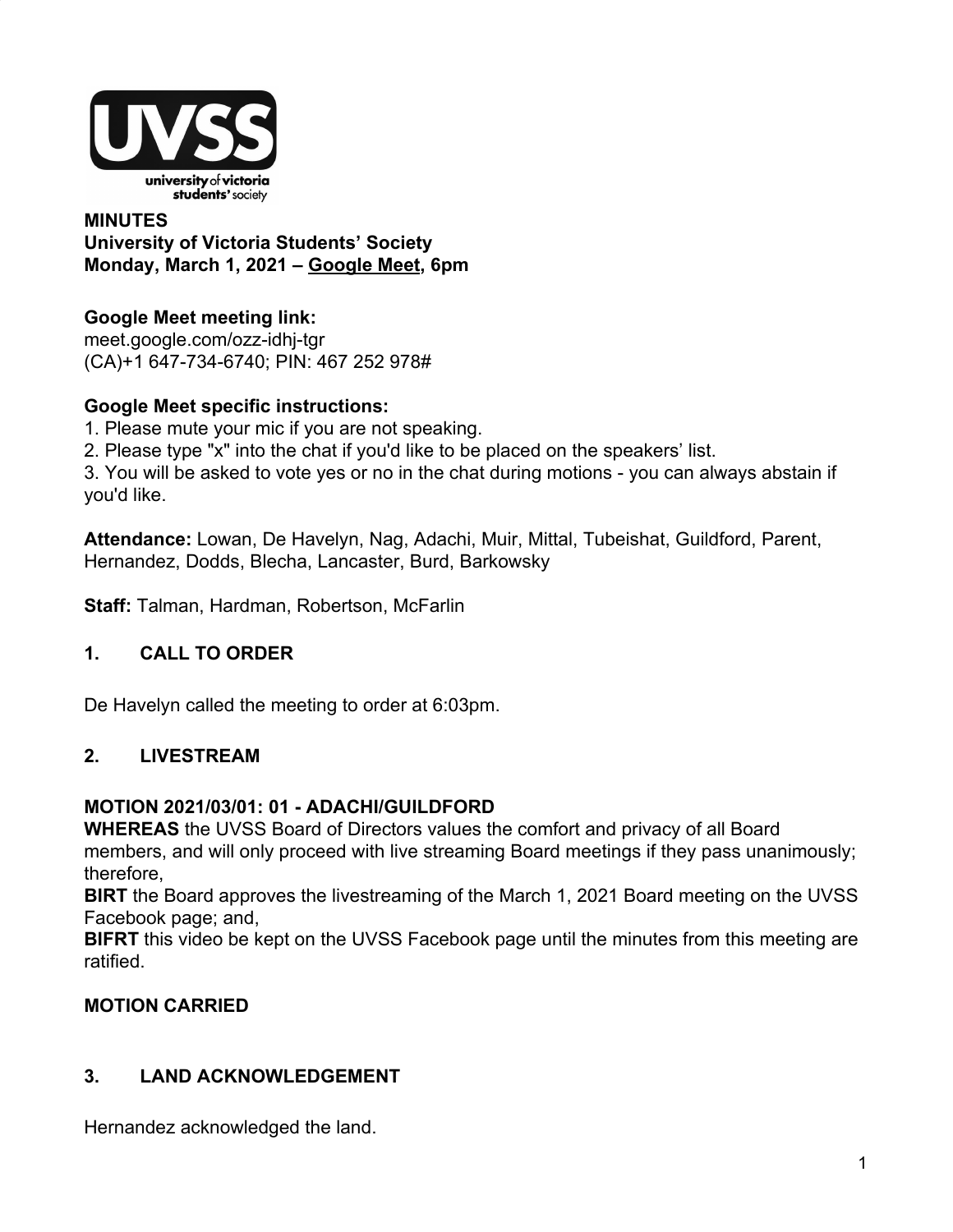### **4. ADOPTION OF AGENDA**

#### **a. Adoption of Agenda**

i. 2021/03/01

#### **MOTION TO ADOPT - BURD/GUILDFORD**

**MOTION TO AMEND - MITTAL/GUILDFORD** To add Mittal's and Gina's Board Reports **MOTION CARRIED**

### **MOTION CARRIED**

#### **b. Adoption of Minutes**

i. 2021/02/01

### **MOTION TO ADOPT - BURD/GUILDFORD**

**MOTION CARRIED**

### **5. PRESENTATIONS & ANNOUNCEMENTS**

- **a. PRESENTATIONS**
- **b. ANNOUNCEMENTS**
- **6. REPORTS**

#### **a. EXCLUDED MANAGERS**

#### **b. PORTFOLIOS**

- 1. Campaigns and Community Relations
- 2. Finance and Operations
- 3. Outreach and University Relations
- 4. Student Affairs
- 5. Events
- 6. International Student Relations

### **COMMITTEES AND COUNCILS**

- 1. Electoral
- 2. Executive Committee
- 3. Food Bank & Free Store
- 4. Peer Support Centre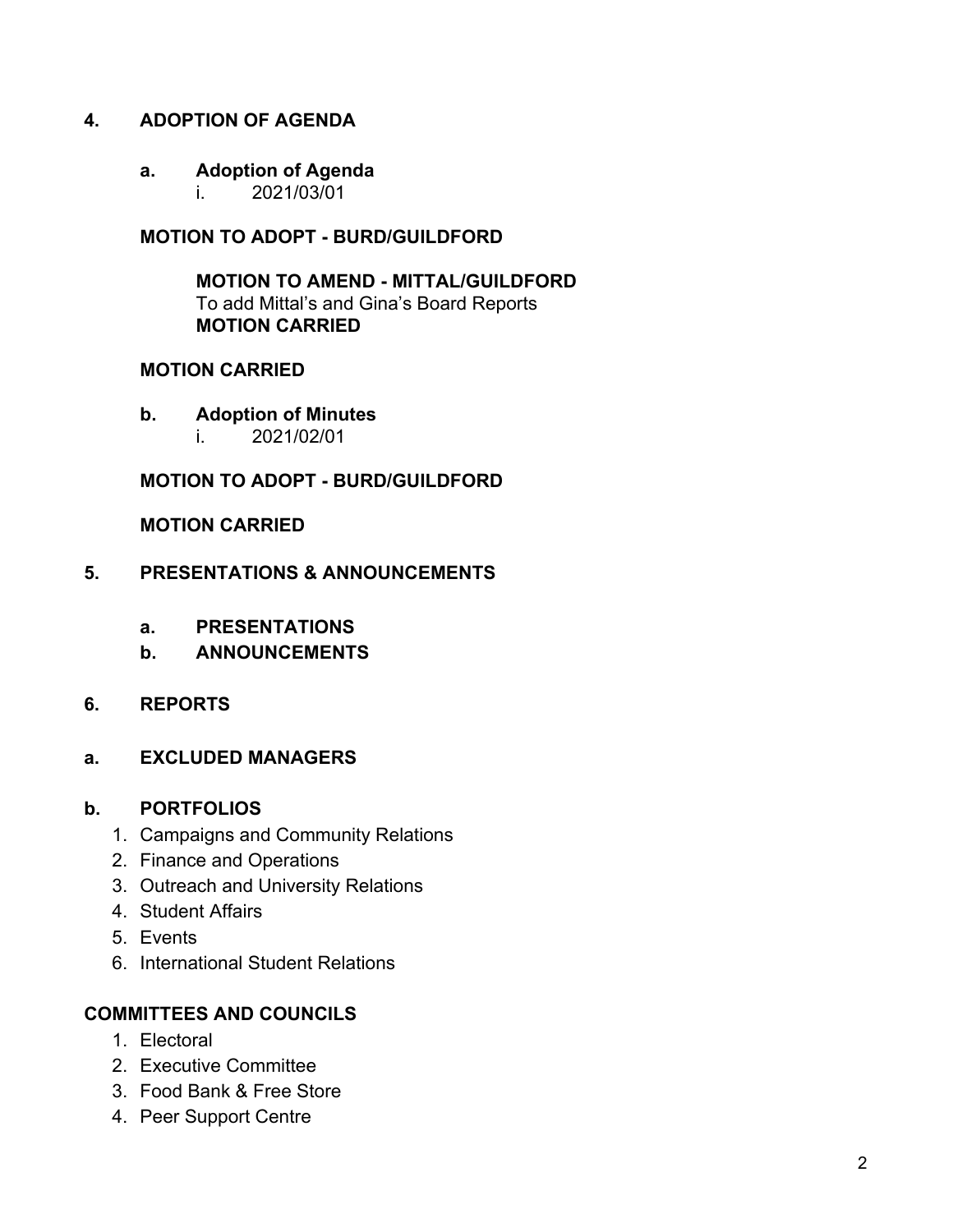## **CONSTITUENCY ORGANIZATIONS & NSU**

- 1. GEM
- 2. NSU
- 3. Pride
- 4. SOCC
- 5. SSD

# **WORKING GROUPS**

- 1. PIRG
- **7. QUESTION PERIOD (15 mins)**
- **8. MAIN MOTIONS**
- **a. PRIORITY BUSINESS**

## **MOTION 2021/03/01: 02 - TUBEISHAT/GUILDFORD**

**WHEREAS** the Board of Directors meeting scheduled for Monday, April 5, 2021 was cancelled; and,

**WHEREAS** we must schedule two board meetings a month; therefore,

**BIRT** that the UVSS schedule a Board of Directors meeting on Monday, April 12, 2021.

## **MOTION CARRIED**

## **MOTION 2021/03/01: 03 - TUBEISHAT/**

**WHEREAS** Monday, March 8, 2021 is an office holiday and a UVSS board meeting is currently scheduled on that date; therefore,

**BIRT** that the UVSS board meeting on Monday, March 8, 2021 is cancelled.

# **RESCINDED BY MOVER**

## **RECOMMENDED BY CAMPAIGNS COMMITTEE**

**MOTION 2021/03/01: 04 - LOWAN/NAG**

**WHEREAS** equity, diversity, and inclusion (EDI) are priorities of the UVSS; and

**WHEREAS** the UVSS represents undergraduate students; and,

**WHEREAS** students have expressed the need for systemic changes to mitigate experiences of racism and exclusion inside and outside the classroom; and,

**WHEREAS** student groups on campus lobbying departments to institute EDI related changes would benefit from support by the UVSS; therefore,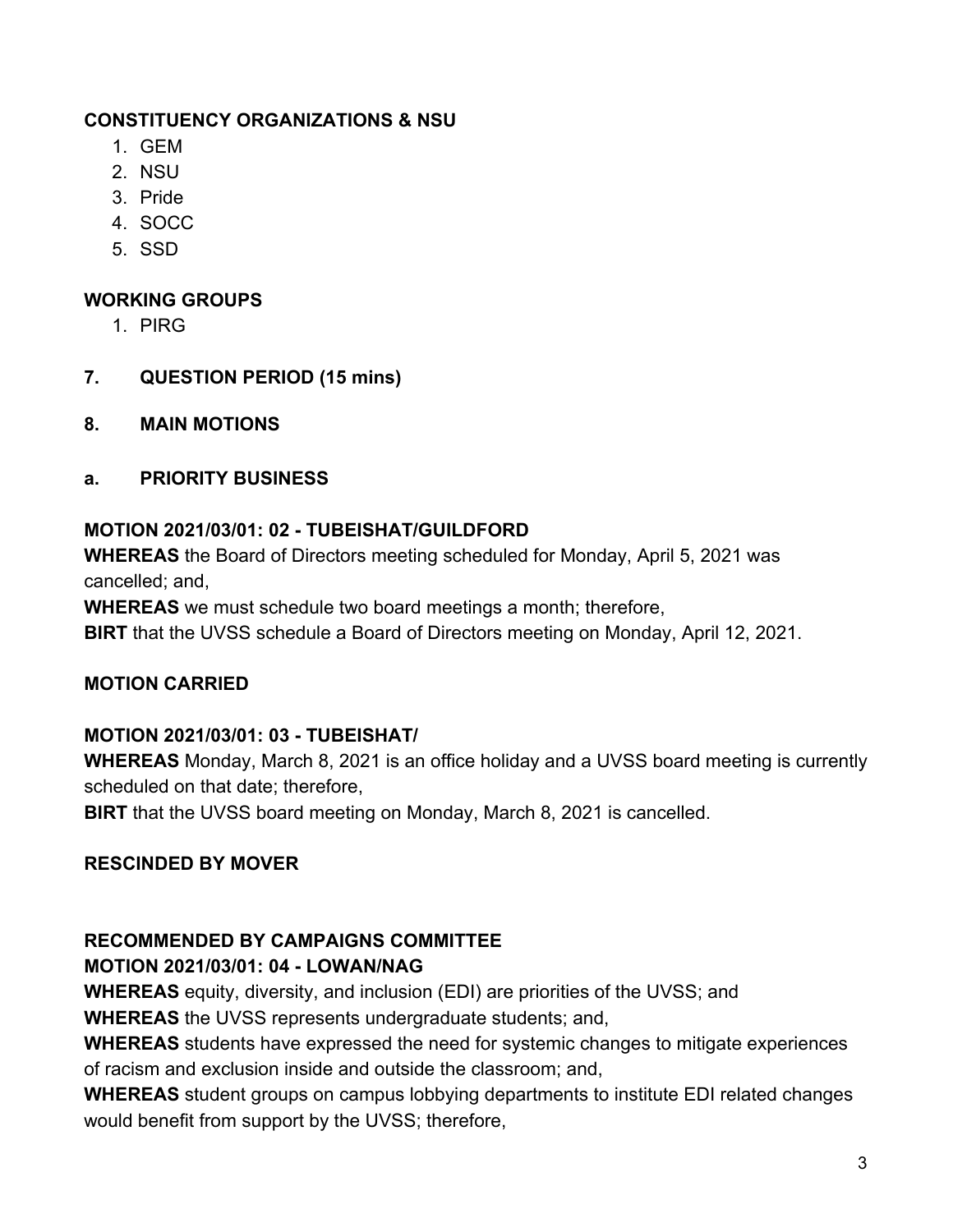**BIRT** *Anti-discrimination on Campus* become a campaign through the Campaigns and Community Relations portfolio.

## **MOTION CARRIED**

## **MOTION 2021/03/01: 05 - LOWAN/MITTAL**

**WHEREAS** Emily Lowan's term as Director of Campaigns and Community Relations ends on April 30, 2021; and,

**WHEREAS** the Co-Chairs of the UVic Climate and Sustainability Action Plan Integrated Steering Committee (CSAP ISC) have requested that Emily Lowan continue to be the undergraduate student representative on the CSAP ISC for the remainder of the planning process; therefore,

**BIRT** the Board approves Emily Lowan to continue to be the undergraduate representative on the UVic CSAP ISC for the remainder of the project planning process.

## **MOTION CARRIED**

### **b. OLD BUSINESS**

### **MOTION TO RECESS - BLECHA/BURD**

Recess until 7:00pm.

# **MOTION TO MOVE IN CAMERA - BURD/ADACHI MOTION CARRIED**

Meeting moved in camera at 7:02pm.

### **10. IN-CAMERA**

- **a. Legal**
- **b. Personnel Committee Report**

# **MOTION TO MOVE OUT OF CAMERA - ADACHI/TUBEISHAT MOTION CARRIED**

Meeting moved out of camera at 7:05pm

### **11. MEETING TIMES**

**The next meeting scheduled by the Board of Directors is:** Monday, March, 8, 2021 via Google Meet (online).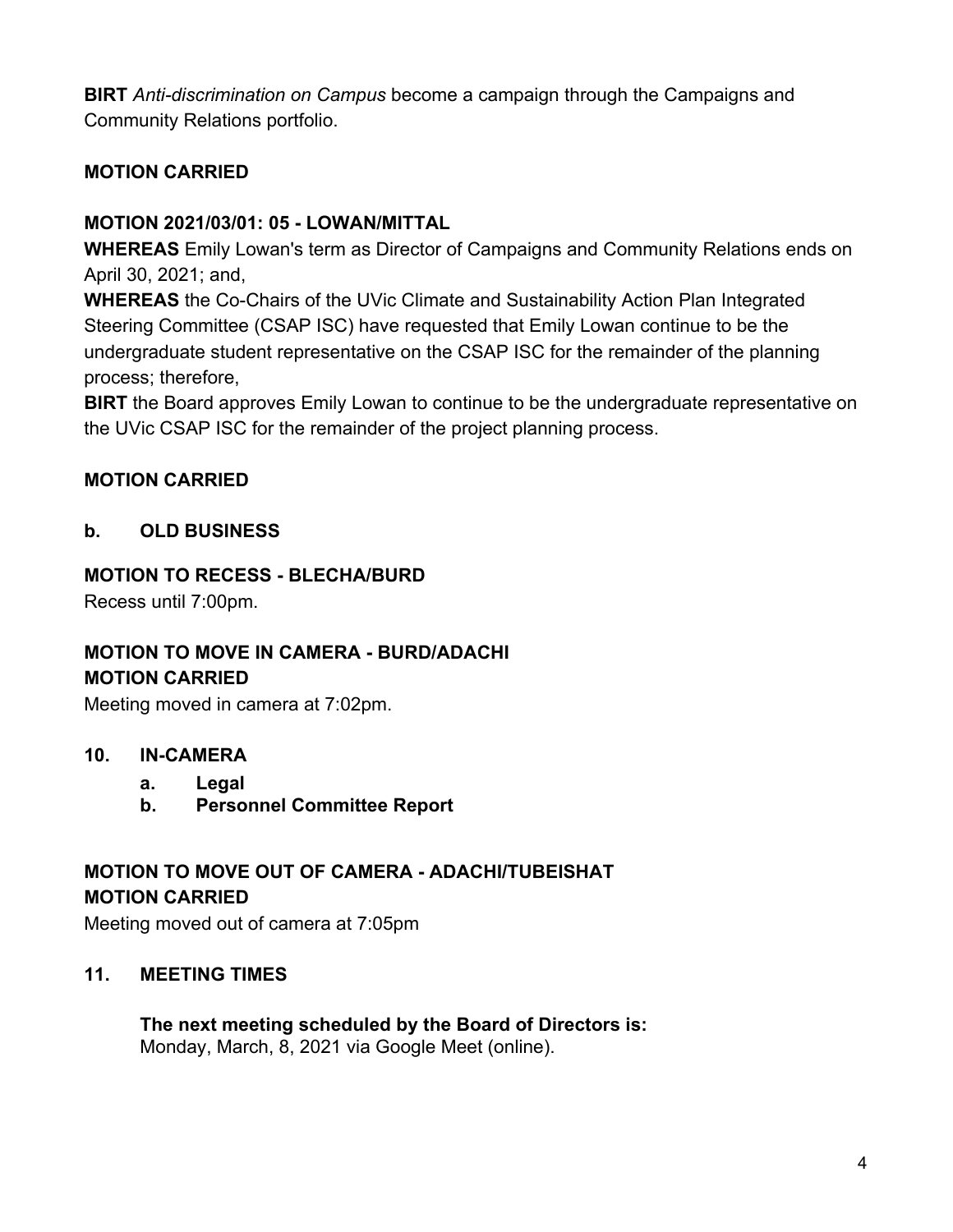## **12. ADJOURNMENT**

## **13. BOARD DIRECTORS' REPORTS**

### **Emily Lowan (167 hours)**

*General*

- Provincial lobby days with the Alliance of BC Students (25 hours)
- Campaigns Committee (1 hour)
- Collective bargaining (16 hours)
- Meetings with Greater Victoria Acting Together (2 hours)
- Executive Committee (2 hours)
- Leads meetings (1 hour)
- SAGM outreach and promotion (3 hours)
- SAGM attendance and prep (5 hours)
- Personnel Collective Bargaining (5 hours)

*Divest UVic*

- Create social media posts for campaign win (1 hour)
- Press release (1 hour)
- Interview preparation (1 hour)
- Media relations (3 hours)
- Outreach to amplify win (2 hours)
- Campaign meeting (1.5 hours)
- Social media posts organize (1.5 hours)
- Campaign letter submission to the BOG March meeting (1 hour)
- Podcast episode with Corporate Mapping Project (1 hour)
- Podcast episode with UVic Sustainability Project (1 hour)
- Wrote UVic's climate call to action recommendations (5 hours)
- Presentation and discussion to ES class on divestment (1 hour)
- Divest Canada Coalition Webinar speaker event about UVic's win (2 hours)

*Make Transit Work*

- Meetings with local Mayors and Transit Commission members (4 hours)
- Briefing note for Transit Commission on student voting seta (2 hours)
- Op-ed on voting seat (1 hour)
- Press release on voting seat (1 hour)
- Social media strategy for voting seat (1 hour)
- Analyze results from student transit experience survey (1 hour)
- Lobbied BC Transit Staff for transit improvements (1 hour)
- Media interview for voting seat (2 hours)

*Open Educational Resources*

● Worked with Director of Outreach on outreach/social media strategy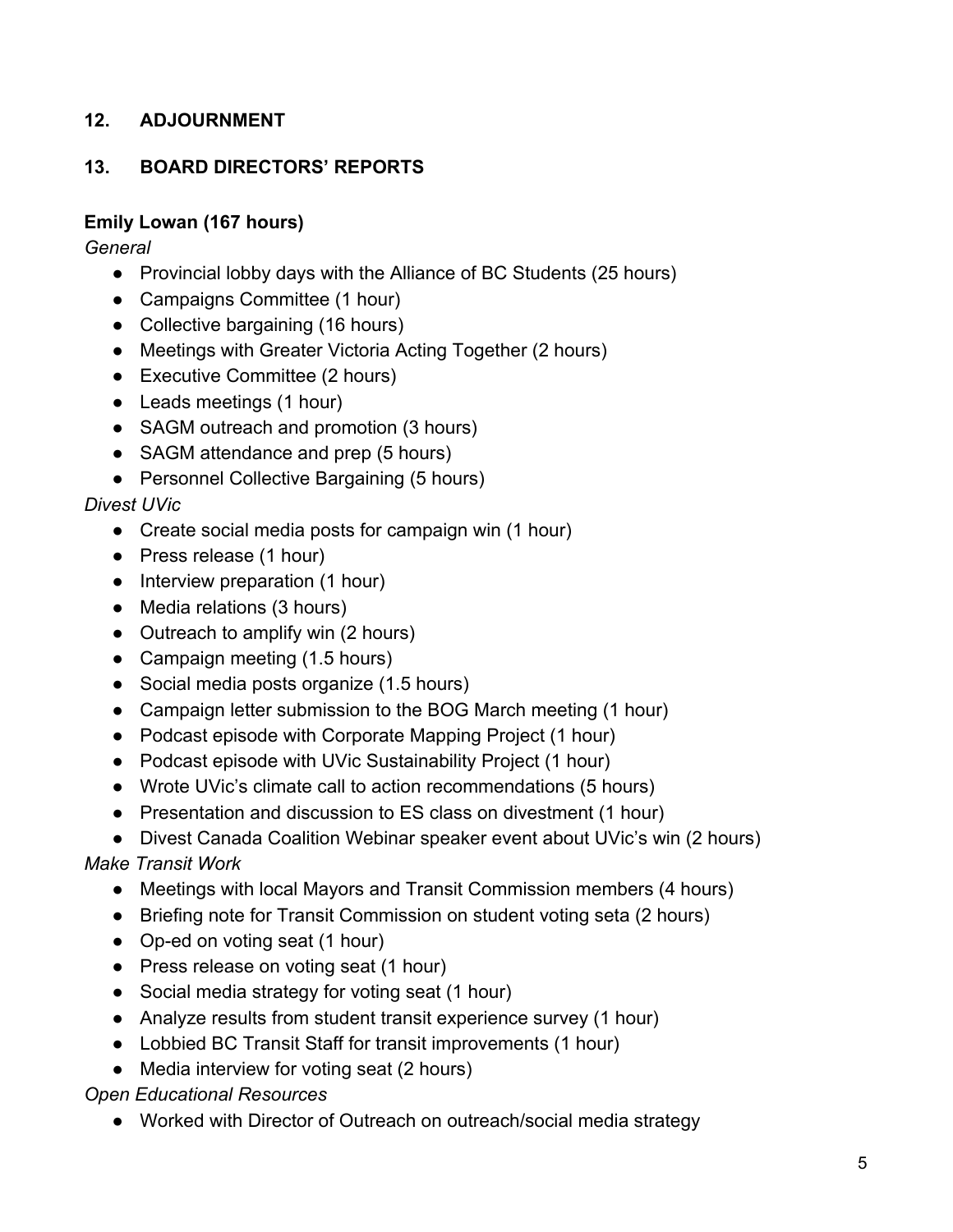● Reinvented the campaign webpage

# *Let's Get Consensual*

- Organized next stage of rebranded materials and SWAG (1 hour)
- Filmed outreach videos about the 6 elements of consent (1 hour)
- Meeting with Students for Consent Culture researcher on mandatory consent training (1) hour)

*Rent with Rights*

● Organized 5 students to sit on the Gordon Head Residents' Association (1 hour) *Safer Use*

• Naloxone training outreach (1 hour)

# *ReThink Mental Health*

- Working group meeting (0.5 hour)
- Peer support centre committee meeting (1 hour)
- BIPOC Mental Health focus group and administration (3 hours)

# **Marran Dodds (112.75 hours)**

- Emails/General Communication
- Met with Brent about Graphics
- Training w/ Outgoing Events Director
- Organized Book Club Email List & Created a resource hub for members
- Prep and training for Lobby Days
- Did Lobby Days!!
- Had Book Club The Inconvenient Indian by Thomas King
- Organized Google Drive
- Brainstorming for Spring Events
- Create three month plan for Spring Events
- Worked on UVSS Game Show Night
- Created Social Media content
- Organized Events Committee Timing Etc.
- Met with Events Portfolio
- Went to committee meetings (Executive, Campaigns, Leads, FinOps, Member Outreach)
- Met with UVic Execs
- Met with OSL about UVIc Pride
- Met with Niko & Nate about Pride Event
- Organize/Plan Open Mic Night
- SAGM Promotion
- SAGM Meeting!
- Planning end of year send off
- Brainstorming for BIPOC Wellness Even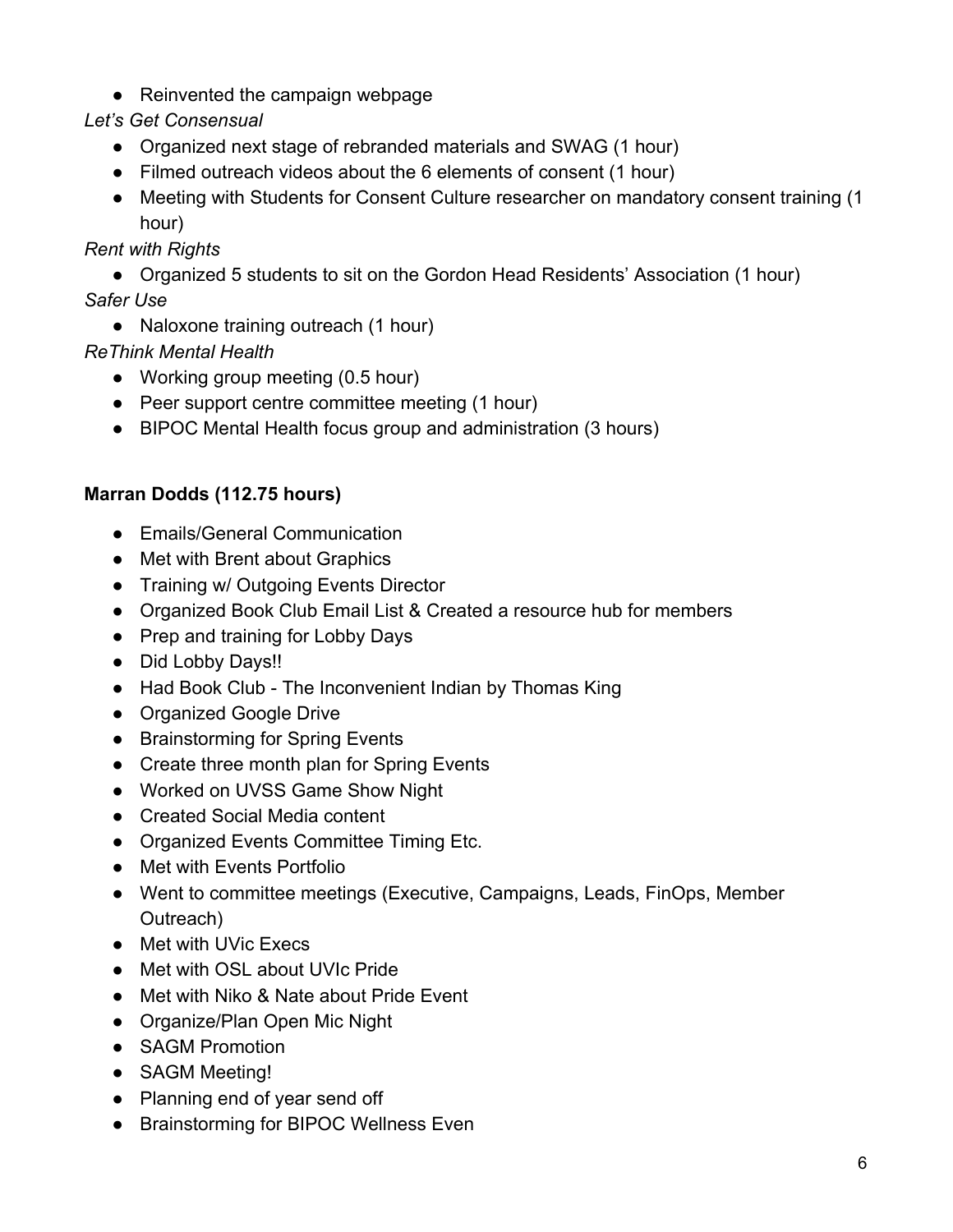● Met to discuss BIPOC Focus Group meeting recommendations/action items

## **Sarina de Havelyn (134 hours)**

- **●** Provincial lobby days with the Alliance of BC Students
- SAGM prep/advertising/lead/follow-up
- Chairing Electoral Committee, inc. promoting nomination period
- Meeting with UVic Executive on EDI
- Chaired Member Outreach, Policy Development, Ombudsperson Advisory, Operational Relations, Electoral, Executive, and various other committees
- Worked on Equity, Diversity, Inclusion initiatives with Mariel and Dalal
- Attended Student Experiences Working Group meetings
- Responded to student emails
- Liaised with UVic administration

# **Dalal Tubeishat (137 hours)**

- Answered emails
- Held in-person and online office hours
- Had internal meetings with other directors, advocacy group coordinators, excluded managers, accounting, and graphics
- Had external meetings with UVic administrators, faculty, and staff
- Planned for ratification and funding for clubs and course unions
- Signed cheques
- Updated and reviewed policy
- Attended Member Outreach Committee, Events Committee, Divest, Policy Development Committee, and Executive Committee
- Responded to members' questions on social media
- Posted on social media
- Did website edits
- Planned for and attended Game Night
- Created website accounts for clubs and course unions
- Updated online balances
- Updated signing authorities list
- Conducted outreach to encourage and support candidates to the UVSS
- Planned for and chaired Advocacy Relations Committee
- Worked on EDI Survey and outreach for it
- Planned for and supported the running of the SAGM
- Did a radio interview
- Attended SOCC meetings
- Helped facilitate Electoral Open Houses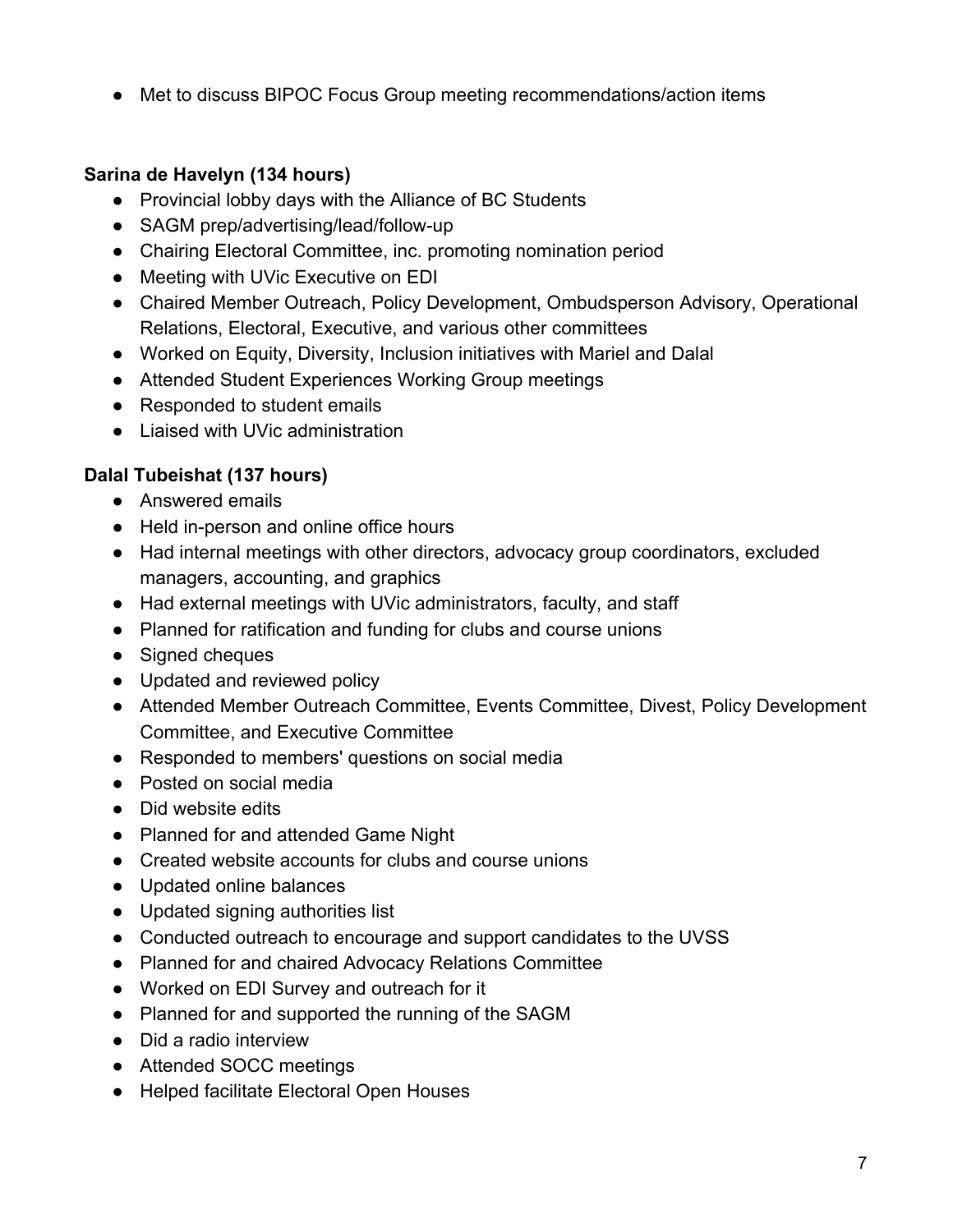## **Caleb Burd (140 hours)**

- Worked on Sustainability plan 6 hours
- Reviewed sustainability reports 2 hours
- Leads meeting 3 hours
- Exec 3.5 hours
- Meeting with graphics 2 hours
- Met with excluded management 4 hours
- Health and dental 4 hours
- U-Pass 2 hours
- FRAC 6 hours
- Various emails and meetings 35.5 hours
- Operational health and Safety committee 2 hours
- Good Food Project 5 hours
- Exec to exec 1 hour
- Studentcare meeting 1.5 hours
- Developing policy 1 hour
- SUB business marketing committee and prep 3 hours
- Lobby days training 18 hours
- Lobby days prep and meetings 5 hours
- Bargaining with Union 30 hours
- SAGM 3.5 hours
- Marketing plan 1 hour
- Organized laptop charging rental service 1 hour

### **Izzy Adachi (4.5 hours)**

- Peer Support Centre
- Emails for u-pass and h&d appeals
- Board meeting
- Member Outreach
- SAGM

#### **Jenna Lancaster (5 hours)**

- NSU Council meeting 2:30-3:30
- ARC Meeting 11:00-12:00
- Wellness Booklet Planning 2hrs
- Email Communications 1 hr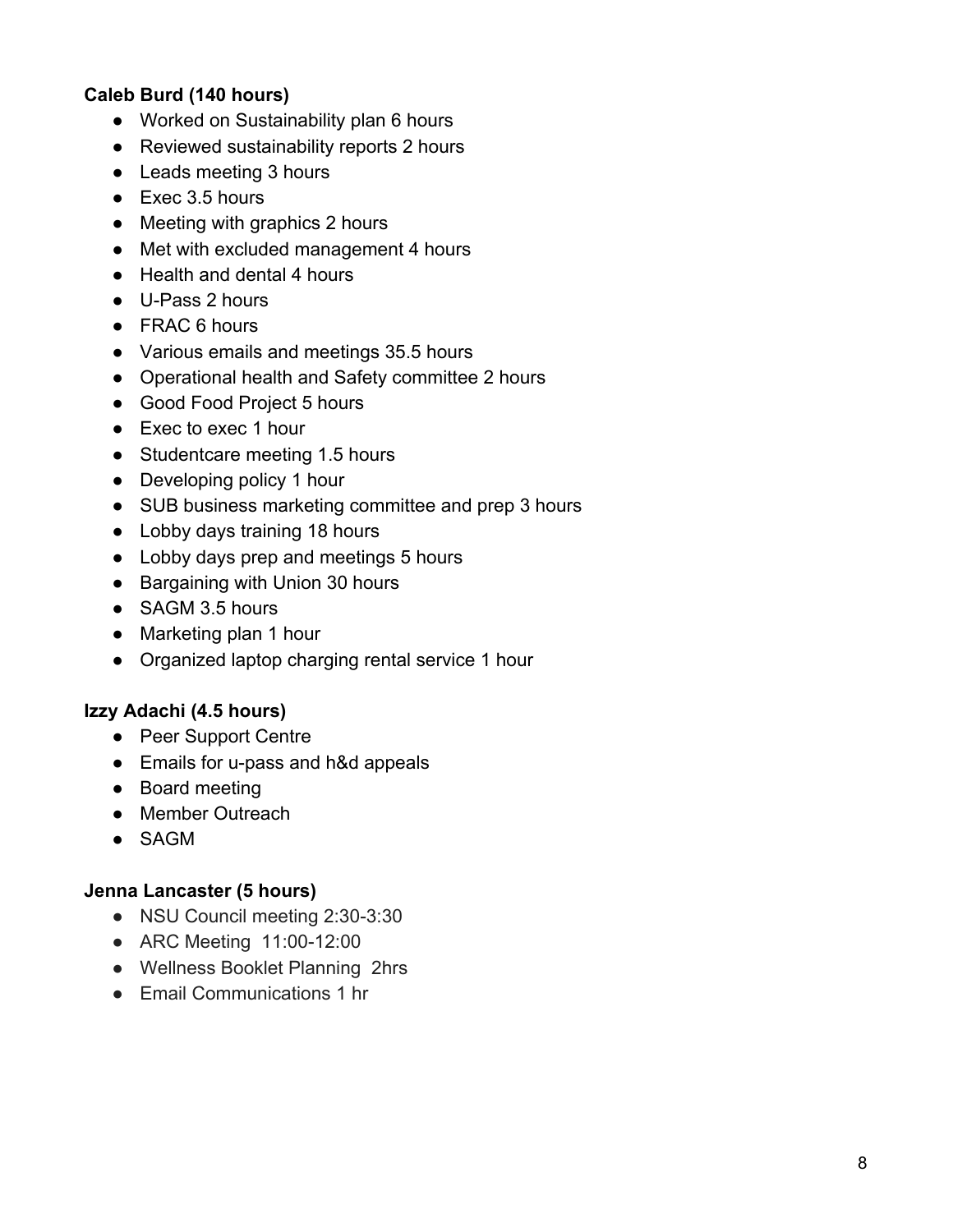## **Natalie Blecha (14 hours)**

- SSD AGM planning (1 hour)
- UVSS/SSD Communication (2 hours)
- SSD Budgeting (3 hours)
- UVSS/SSD ARC (1 hour)
- UVSS/SSD Advo Group Policy document editing (1 hour)
- SSD Council Training prep work (3 hours)
- UVSS SAGM attendance (2 hours)
- SSD Executive Committee (1 hour)

### **Marina Kit Muir (3 hours)**

- Meetings with coordinator 1.25 hours
- Member outreach committee .5 hours
- ARC 1 hour
- Emails and cheque recs .25 hours

## **Mariel Hernández (36.5 hours)**

- February 8 Electoral Check-In Meeting (15 mins)
- February 12 Events Committee meeting (1 hour)
- February 12-16 Lobby Days Training (21 hours 30 mins )
- February 15 GHRA meeting on student living quide (1 hour)
- February 19 EQHR Meeting (1 hour)
- February 22 Grad Class Meeting and Prep (1 hour)
- February 22 GVAT Meeting (1 hour 30 mins)
- February 24 GHRA board meeting and prep (3 hours 30 mins)
- February 24 Outreach meeting (15 mins)
- February 25 SAGM (4 hours)

## **Dipayan Nag (18 hours)**

- Meeting with Global Community.
- Meeting with Gina.
- Meeting with Katy.
- Divest Meeting.
- Committee Meetings.
- Outreach regarding international student interests.
- Other administrative tasks.
- Pink Shirt Day campaign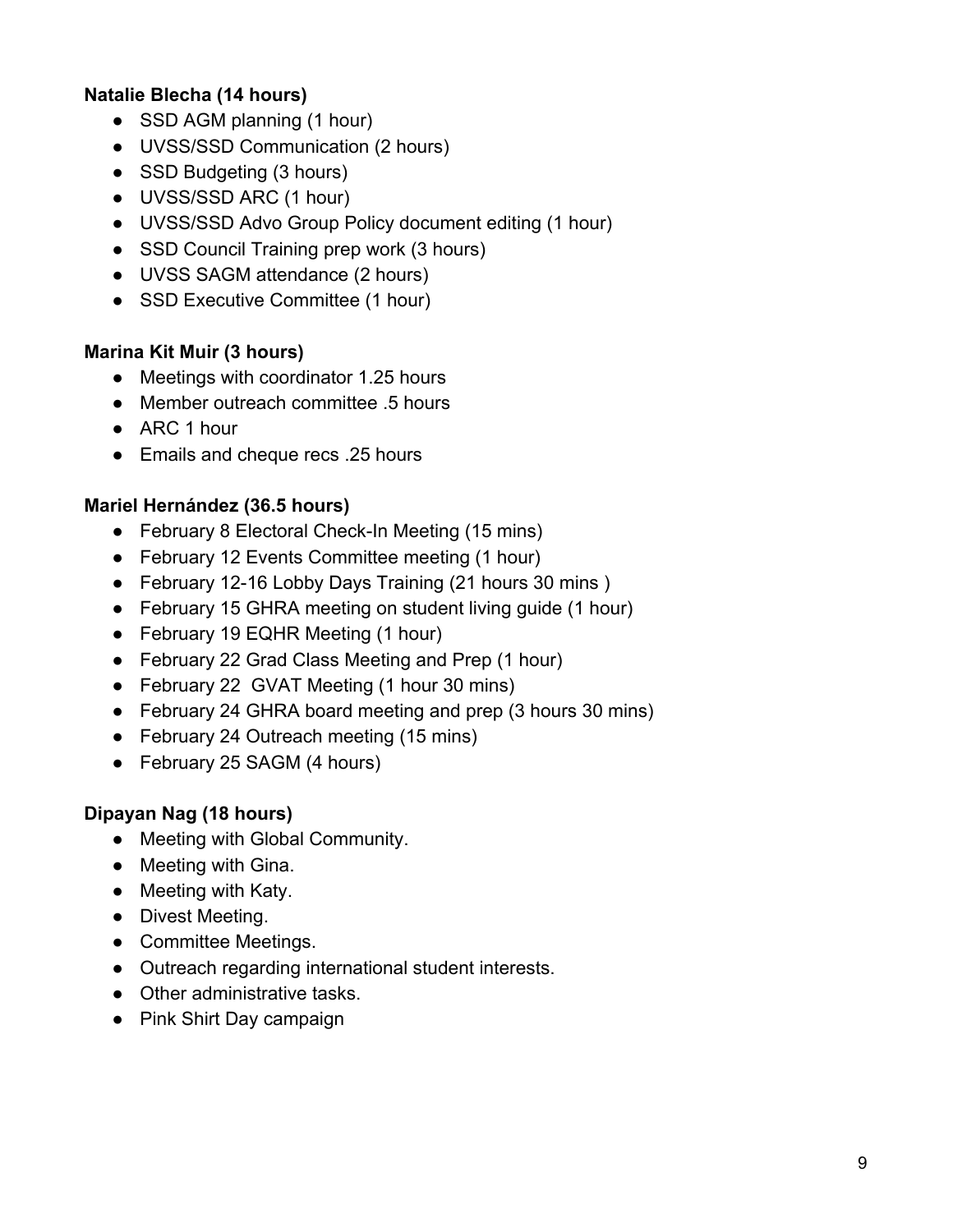## **Jana Barkowsky (21 hours)**

- Attended BoD meeting (3 hours)
- Attended Campaigns committee meeting (.5 hours)
- Created instagram material (.5 hours)
- Attended Rethink meeting (.5 hours)
- Attended elections open house (2 hours)
- Attended bargaining meetings (14 hours)
- Researched mental health workshops (.5 hours)

## **Evan Guildford (7.2 hours)**

- U-Pass Appeals 0.2
- Election Orientation 2.0
- SAGM awareness messaging 1.0
- $\bullet$  SAGM 2.0
- Outreach Training Manual Review 1.0
- Events Committee 1.0

## **Katy Berglund (4.25 hours)**

- Pride board meetings: 2hrs
- Meeting with International rep: 15mins
- Budget review: 1hr
- ARC: 1hr

### **Jocelynne Parent (4.25 hours)**

- Portfolio meeting  $(x2)$  35 min
- Campaigns committee 30 min
- Board meeting 2h30
- $\bullet$  Events committee (x2) 55 min

### **Paarth Mittal (22 hrs 53 mins)**

- Letter Writing and Emails for Divest UVic (30 mins)
- Making Graphics for Divest UVic (50 mins)
- Divest UVic Meetings (1 hr 45 mins)
- Sharing UVSS Campaigns & Events on Instagram (18 mins)
- Preparing Anti-Racism Letter Motion in Solidarity with Cowichan Tribes (20 mins)
- Training and Preparing for ABCS Lobby Days (15 hrs 15 mins)
- Lobbying Meetings with BC Minsters and MLAs (1 hr 30 mins)
- Filming Lobby Days Outreach Video (20 mins)
- $\bullet$  SAGM (2 hrs)
- Promoting SAGM on Instagram